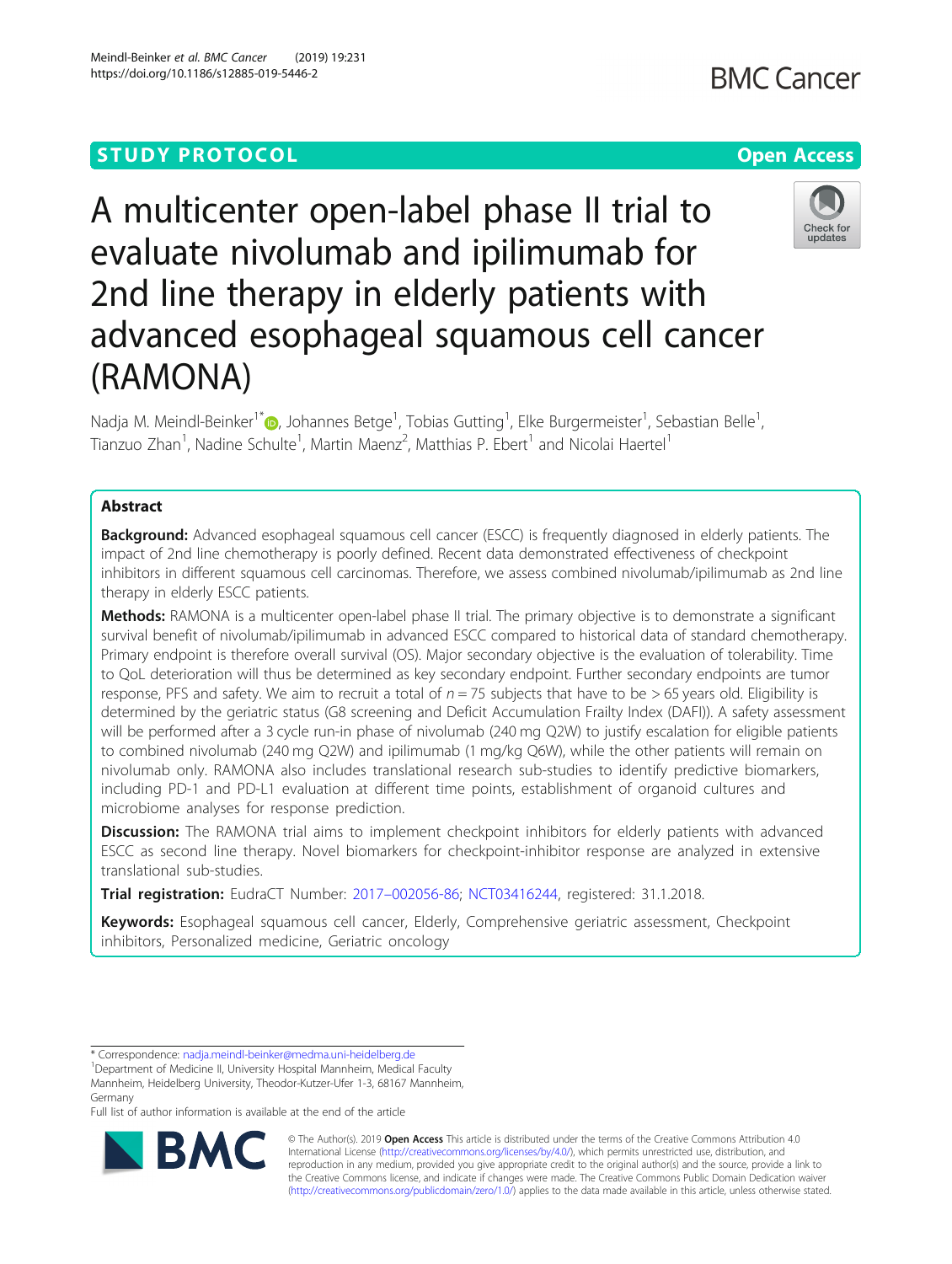#### Background

ESCC is the sixth leading cause of cancer-related death worldwide [\[1](#page-6-0)]. The disease is frequently diagnosed in advanced tumor stages and in elderly patients [[1,](#page-6-0) [2\]](#page-6-0).

Efficacy of chemotherapy in advanced ESCC is still poorly defined. While most patients undergo chemotherapy and/ or chemo-radiation in first line according to the CROSS protocol using Paclitaxel and Carboplatin, effectiveness of second-line chemotherapy is discouraging [\[3,](#page-6-0) [4](#page-6-0)]. However, very recently Kojima et al. reported that pembrolizumab significantly improved OS compared to chemotherapy (paclitaxel, docetaxel or irinotecan) in patients with advanced esophageal or esophagogastric junction carcinoma whose tumors express PD-L1 (Combined Positive Score [CPS]  $\geq$ 10, regardless of histology) (median 9.3 vs 6.7 mo; HR 0.69; 95% CI 0.52-0.93;  $P = 0.0074$ ). OS at 12 months was 43% vs 20%, respectively. (KEYNOTE 181) [\[5\]](#page-6-0).

Immunotherapy with antibodies against immune checkpoints like PD-1/PD-L1 represents a new treatment opportunity with relatively little side effects and first promising results in the treatment of squamous cell carcinoma patients  $[6-8]$  $[6-8]$  $[6-8]$  $[6-8]$ . With respect to esophageal cancer, preliminary results from an Asian study indicate efficacy of nivolumab [[9](#page-6-0)]. From 64 heavily pre-treated patients, 11 (17, 95% CI 10–28) had an objective response and 16 (25, 95% CI 16–37) demonstrated stable disease. The median overall survival was 10.8 months (IQR 4.9–14.3) in this trial population (unselected for PD-L1 expression status). Long-term survival was also improved by pembrolizumab as described by Doi et al.  $[10]$  $[10]$ .

Furthermore, the CheckMate 012 trial demonstrated that overall response rates could be doubled when PD-1 inhibitor nivolumab was combined with CTLA-4-inhibitor ipilimumab in advanced NSCLC patients [\[11\]](#page-6-0). In this trial, grade 3 and 4 adverse events were reported to occur in 33% of the patients treated with the combination therapy (nivolumab 3 mg/kg Q2W and ipilimumab 1 mg/kg Q6W). In the checkmate 032 in turn (nivolumab 3 mg/kg Q2W and ipilimumab 1 mg/kg Q3W), treatment related adverse events of grade 3 and 4 were only slightly enhanced when compared to nivolumab monotherapy (13% vs. 19%) [\[12](#page-6-0)].

There is an increasing need for improved treatment strategies for elderly ESCC patients. These strategies have to acknowledge the challenges of functional limitations and comorbidities in this increasing population. With increasing age, elderly patients develop chronic diseases and different comorbidities that may affect person's capabilities, functional reserve and life expectancy [[13\]](#page-6-0). However, assessment of these characteristics in the elderly population is time-consuming, therefore new assessment and screening tools are being developed. The poor knowledge of the role of chemotherapy and immunotherapy in these individuals, due to lack of enrolment of these patients in clinical trials, demands for novel concepts of clinical trials specifically designed for elderly patients.

With the RAMONA trial, we aim to address this high medical need by assessing nivolumab and ipilimumab in combination as second-line therapy of advanced ESCC in the elderly population. Patient eligibility will be assessed by geriatric screening tools in this trial. Moreover, we aim to establish novel biomarkers for checkpoint inhibition by extensive translational sub-studies.

#### Methods/design

#### Study design

RAMONA is a multicenter open-label phase II trial conducted in 34 centers in Germany (for overviews please refer to Additional file [1](#page-5-0): Table S1). Key inclusion criteria are

- age  $\geq 65$  years at time of recruitment
- histologically approved diagnosis of advanced ESCC
- progression after front line treatment (including chemo-radiation with carboplatin/paclitaxel or others)

A screening phase is used to determine the eligibility of a patient and may last up to 4 weeks before initiation of treatment. Eligibility and the geriatric status of potential patients will be assessed using the G8 screening tool and the Deficit Accumulation Frailty Index (DAFI). Patients are recruited independent of their PD-1 or PD-L1 expression status.

The dosing rationale for the study is based on Kudo et al. [\[9\]](#page-6-0) and Hellmann et al. [[11\]](#page-6-0). The treatment phase begins with 2nd-line nivolumab monotherapy safety run-in (240 mg fixed dose Q2W). Based on reports by Kähler et al., [\[14,](#page-6-0) [15\]](#page-6-0) a safety assessment will be performed after 3 cycles of nivolumab monotherapy (6 weeks), during which the investigator will decide if a patient is eligible to receive nivolumab/ipilimumab combination therapy (Nivo 240 mg fixed dose Q2W; ipilimumab 1 mg/kg Q6W; arm A) or continues nivolumab monotherapy (240 mg fixed dose Q2W; arm B). This safety assessment was added due to the substantial comorbidities in most ESCC patients which may increase adverse events as compared to patients with other carcinomas and which might e.g. counteract treatment escalation. Only those patients with toxicities grade  $\leq 2$  will be escalated. In both arms, treatment continues until progressive disease or intolerable toxicity or withdrawal of consent or death. After another 3 cycles of treatment in both arms (approx.12 weeks from first dose) a restaging examination by radiologic imaging will be performed, which is repeated every four treatment cycles thereafter.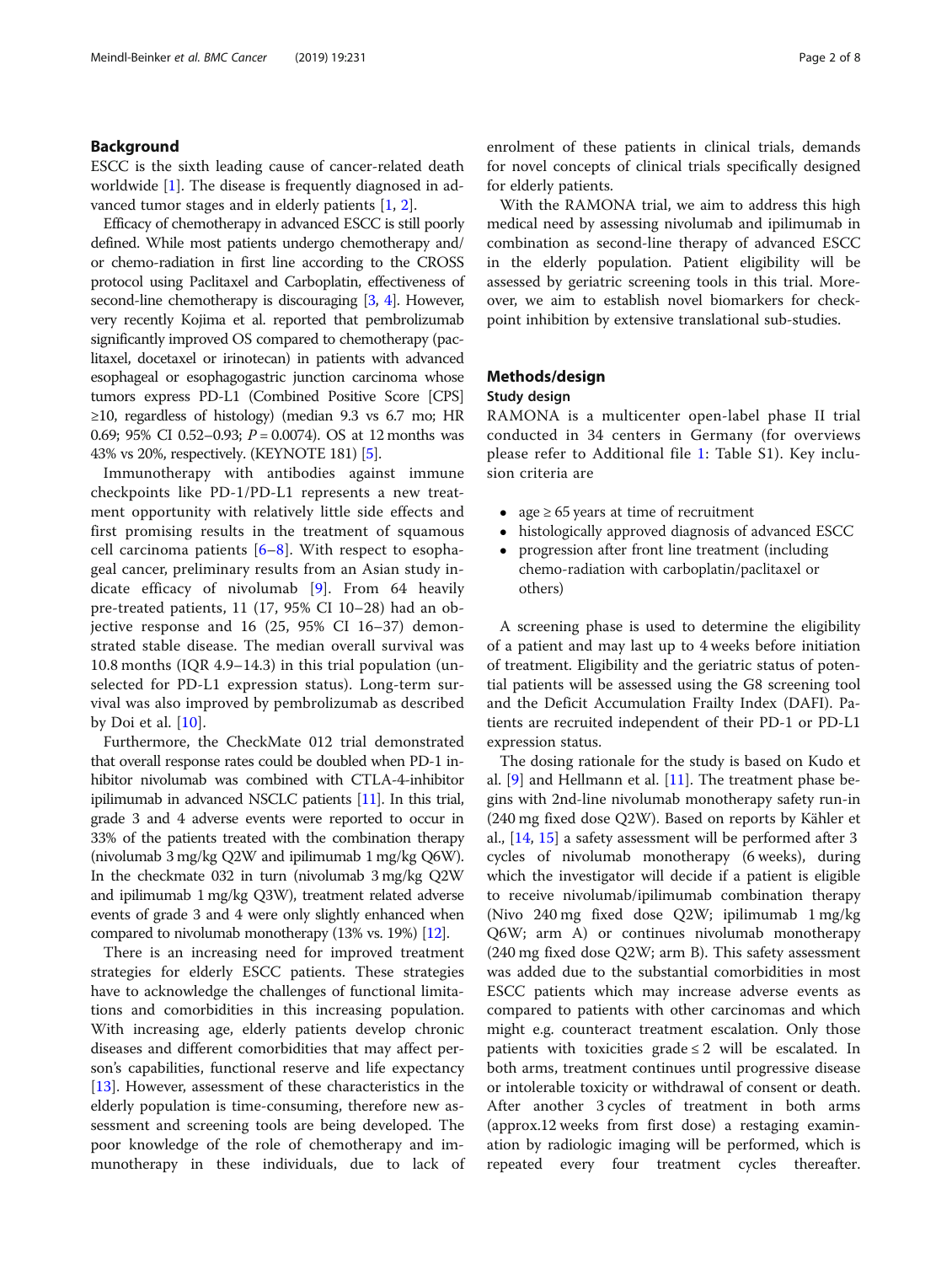Treatment within the context of the study is limited to 2 years.

Samples for translational research are gathered at different time points, i.e. screening/baseline (no therapy), safety assessment (after 3 cycles of nivolumab monotherapy) and restaging (after 3 cycles in treatment arm A or arm B). The study design is illustrated in Fig. 1.

#### Study objectives

The primary objective of this trial is to demonstrate a significant survival benefit of the combination therapy with nivolumab/ipilimumab treatment in advanced ESCC compared to historical data of standard chemotherapy regimens [\[4](#page-6-0)].

Secondary objectives:

Tolerability of nivolumab as single agent and in combination with ipilimumab will be investigated in terms of QoL. Hence, a key secondary endpoint 'time to QoL deterioration' will be implemented.

Further secondary objectives are the assessment of additional efficacy and safety parameters of an intensified immunotherapy regimen and the assessment and exploration of the predictive value of structured geriatric

assessments for treatment-emergent toxicities and treatment discontinuation.

#### **Measurements**

For patient screening, the G8 screening tool and the Deficit Accumulation Frailty Index (DAFI) will be used. Patients with G8 score > 14 will be stratified as non-frail and can be directly included into to study (GoGo). If G8 scores  $\leq$ 14 (frail), the DAFI questionnaire needs to be performed. DAFI-indices between 0.2 and 0.35 qualify patients as SlowGo enabling the PI to decide whether a patient is eligible or cannot participate. DAFI index ≥0.35 is defined as exclusion criterion.

In terms of safety, the screening includes an intensified assessment of cardiac co-morbidities using echocardiogram and measurement of cardiac enzymes (e.g. troponin-I). QoL will be assessed by the EORTC questionnaires QLQ-C30 and ELD14.

#### Safety assessment

Procedures to be conducted during the treatment phase of the study include a safety assessment after 3 weeks (3 cycles) of nivolumab monotherapy. A study subject is eligible to escalate to nivolumab/ipilimumab combination therapy if I) the study subject has sufficient cardiac



intolerant to standard frontline therapy OR refuses other treatment. PD1: off study despite post-progression ipi/nivo in case of toxicity and/or clinical deterioration. PD2: off study if confirmed progression according to Recist criteria V 1.1 or non-response according to immune-related response criteria. Ipilimumab 1 mg/kg IV Q6W. Nivolumab 240 mg IV Q2W. Restaging (incl. Endoscopic biopsies +PD-L1 staining)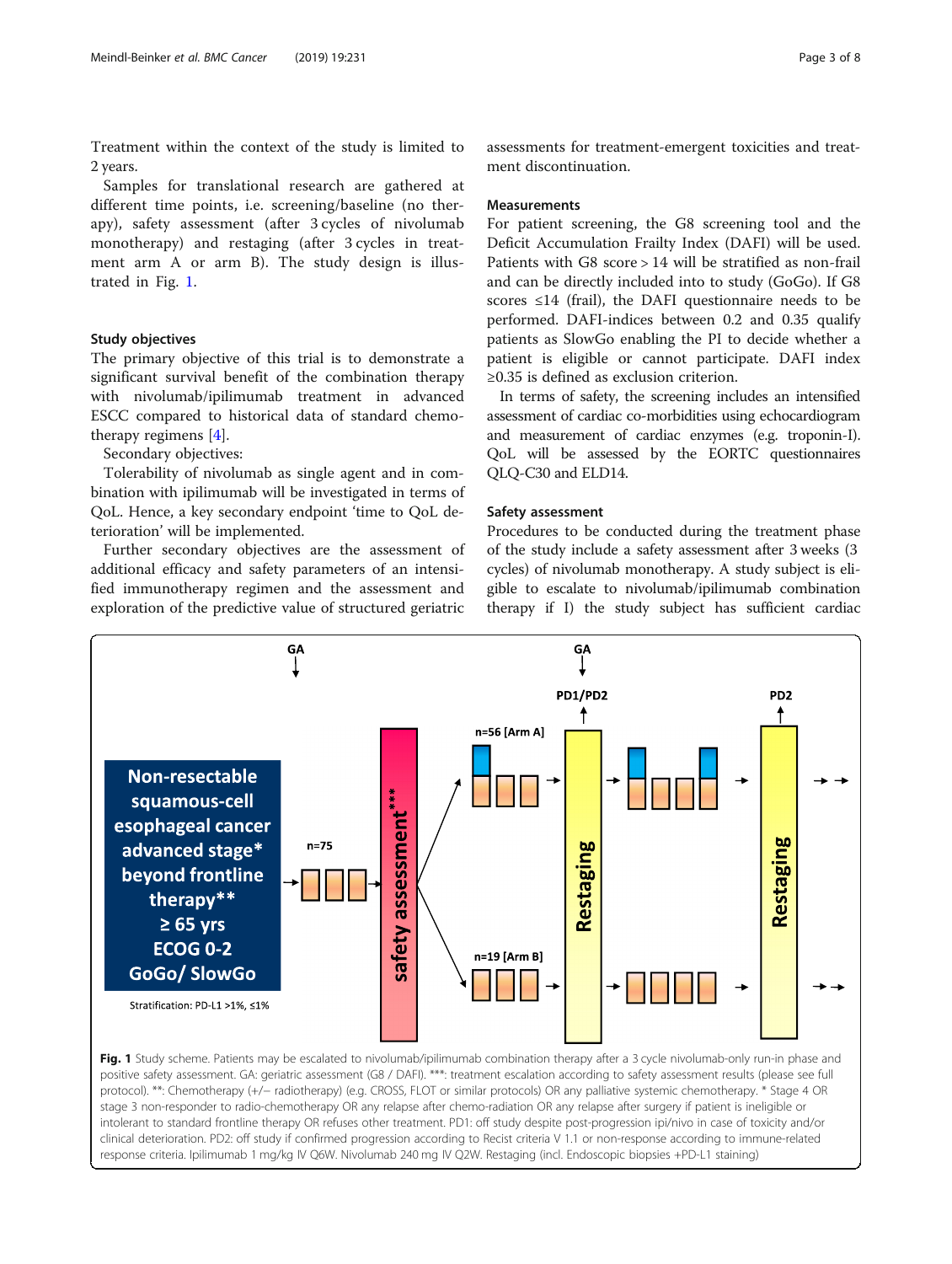functional reserve determined by cardiac echo (less than 10% decline in ejection fraction compared to baseline assessment), II) no clinically significant abnormal troponin or ECG and III) the study subject is potentially benefitting from treatment escalation according to the judgment of the investigator.

#### End of treatment

All subjects will be followed for survival until the end of the study, regardless of further treatments, or until the sponsor ends the study (follow-up extension phase).

The following procedures will be performed during follow-up every 6 weeks for the first year of follow-up, and every 8–12 weeks thereafter:

- assessment of survival status
- recording of all anti-cancer treatments
- recording of all AEs and SAEs for 100 days after last dosing

#### Primary and secondary end points Primary endpoint

• Overall survival

#### Secondary endpoints

Key secondary endpoint:

 Time to QoL deterioration defined as a loss of ≥10 points in the EORTC QLQ-C30 compared to base-line

Additional secondary endpoints:

- $\bullet$  PFS
- ORR according to RECIST 1.1 and immune related response criteria (modified RECIST)
- Duration of Response (DOR)
- Duration of treatment
- cumulative dose intensity
- QoL (EORTC QLQC30 and ELD14)
- AEs/SAEs, toxicities according to CTC criteria v4.0
- Geriatric assessments:
	- Evaluation of the predictive value of the GA containing tests (DAFI, G8-Questionaire etc.) for the occurrence of  $≥$  grade 3 toxicities
	- Predictive value of the assessed geriatric tests for treatment discontinuation
- Translational research at different time points (screening, safety assessment and first restaging)
- PD-1-PD-L1 expression in tumor tissue before and during treatment
- predictive biomarkers in tumor tissue (pre-treatment and re-biopsies) and blood
- establishment of organoid cultures from tumor tissue specimens
- Response prediction by microbiome assessment

#### Study setting

Patients will be recruited at 34 selected study sites in Germany including academic hospitals, community clinics and practitioner to achieve adequate participant enrolment. A list of study sites can be obtained from the corresponding author of this manuscript. Protocol modifications will be communicated to relevant parties upon ethics approval.

#### Data collection

Data for this study will be recorded via eCRF by the site from the source documents according to standard operational procedures. Data are reviewed and checked for omissions, apparent errors, and values requiring further clarifications using computerized (automatic) and/or manual procedures. Accurate and reliable data collection will be assured by verification and cross–check of the eCRF against the investigator's records by the study monitor. Data will be recorded and reported until the last subject will have completed the trial. Informed consent or assent forms including additional informed consent/assent forms for participation in the RAMONA translational research program will remain at the respective study sites. Confidentiality of personal information is protected by adherence to the European GDPR.

#### Statistical analysis and sample size

It is hypothesized that nivolumab and ipilimumab will increase overall survival. It is assumed that an immunotherapy approach consisting of a nivolumab monotherapy in conjunction with a safety guided treatment escalation to a nivolumab/ipilimumab combination regimen increases the 1-year overall survival rate by a margin of 13% compared to historical control for standard chemotherapy (i.e. nivolumab monotherapy followed by a conditional nivolumab + ipilimumab therapy 1-yr-OS  $= 30\%$  vs CTx-control 1-yr-OS  $= 17\%$ ) [\[4](#page-6-0)]. Based on these assumptions, and an exponential shape of the survival curve, a one-sided, one-sample log rank test calculated from a sample of 69 subjects achieves 90.3% power at an alpha = 0.05 one-sided significance level to detect a proportion surviving of 0.3 in the experimental group when the proportion surviving in the historic control group is 0.17. These proportions surviving are for a period of 12 month (1-year-OS rate). Subjects are accrued for a period of 12 month. Follow-up continues for a period of 24 month after the last subject is added. The probability that a subject experiences an event during the study is 0.9477. The expected number of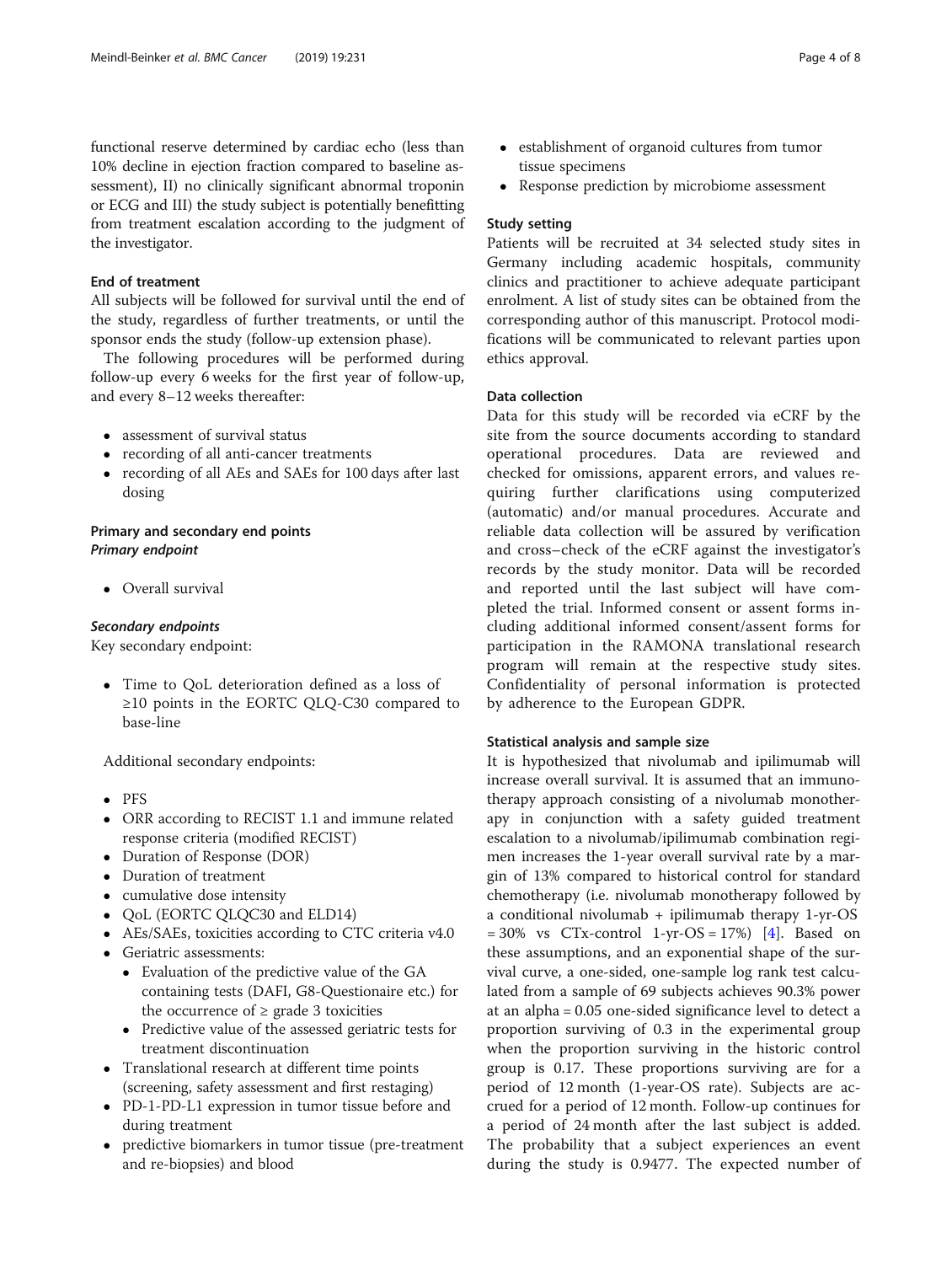events during the study is 65. To compensate for uninformative drop-outs a total of  $N = 75$  subjects need to be recruited. All patients, both on monotherapy and on combination therapy, are subject to statistical ITT analysis.

#### Discussion

In the CROSS trial, van Hagen et al. demonstrated that first-line neoadjuvant chemoradiation using carboplatin and paclitaxel is a highly effective regimen for locally advanced ESCC, leading to patients´ overall survival of more than 50 months in single cases (median DOR of 15 months)  $\begin{bmatrix} 3 \end{bmatrix}$ . This approach is also considered effective as definite chemoradiotherapy for advanced ESCC patients who are not candidates for subsequent surgery [\[16](#page-6-0)] and therefore commonly used in Germany. In these patients, second line treatment with paclitaxel is not an option. However, treatment options after chemoradiation with platin derivatives and taxanes for patients with recurrent cancers are limited. Thallinger and coworkers convincingly demonstrated that 2nd line therapy for these patients is un-standardized [[4\]](#page-6-0). Clinical trials focusing on 2nd line chemotherapy for ESCC patients showed frustrating response rates, enhanced toxicity rates and poor overall survival, mostly limited to 6–8 months [\[4](#page-6-0)]. Furthermore, majority of ESCC patients are elder persons [[17\]](#page-6-0) with significant co-morbidities which in the clinical practice typically renders these patients ineligible for poly-chemotherapy.

To address this issue, the aim of the RAMONA trial is to evaluate a promising new second line therapy option for elderly ESCC patients. Nivolumab as immunotherapeutical agent blocks interaction of PD-1 molecules expressed by tumor-specific T-cells with its ligand PD-L1 on tumor cells, as reviewed in [\[18](#page-6-0)]. PD-L1 expression seems to be significantly increased in ESCC with age and is associated with poor prognosis [[19\]](#page-6-0). Pooled analysis of CheckMate 017 and checkmate 057 studies demonstrated, that higher PD-L1 expression levels were associated with greater OS benefit with nivolumab (HR, 0.42; 95% CI, 0.28 to 0.63) in patients with ≥50% PD-L1 expression, but a benefit was still observed in patients with < 1% PD-L1 expression (HR, 0.78; 95% CI, 0.61 to 0.99) [\[20](#page-6-0)]. However, here effects seem to more prominent in non-squamous NSCLC. Antonia and colleagues very recently presented new data hinting towards improved ORR in correlation with PDL-1 expression levels upon nivolumab/ipilimumab combination therapy as compared to nivolumab monotherapy (Chicago Multidisciplinary Symposium in Thoracic Oncology, 2016, [[11\]](#page-6-0)). Despite further promising results indicating a correlation of good ORR with expression of PD-L1 in lung cancer (PD1 expression ≥1% ORR 57% vs. 28%) [[11,](#page-6-0) [21](#page-6-0)], the predictive value of PD-1/PD-L1 expression for nivolumab-based therapies is not fully understood in most tumor entities. Therefore, we implemented a translational part into the trial monitoring PD-1/PD-L1 expression rates during the course of treatment.

Checkpoint-inhibitor treatments combine several advantages, which are especially interesting with regard to ESCC treatment approaches. Firstly, promising overall survival has been reported in squamous cell carcinoma patients of different entities, pointing towards a rationale to test efficacy also in ESCC  $[6, 11, 11]$  $[6, 11, 11]$  $[6, 11, 11]$  $[6, 11, 11]$  $[6, 11, 11]$ [22](#page-6-0)–[24\]](#page-6-0). Secondly, antitumor activity of checkpoint inhibitors was shown when used after radiation-based treatments, which is commonly also performed in ESCC treatment. For instance, in a randomized phase III trial including stage II NSCLC patients (i.e. patient that undergo surgery with curative intent), Antonia and coworkers demonstrated that PFS was increased by durvalumab treatment after chemotherapy/radiotherapy compared to chemotherapy/radiotherapy alone [\[25](#page-6-0)]. In line, NSCLC patients treated with pembrolizumab showed longer PFS (HR 0.56 [95% CI 0.34–0.91],  $p = 0.019$  and increased OS (HR 0.58 [95% CI 0.36–0.94],  $p = 0.026$ ) if they had received any radiotherapy as compared to non-radiated patients [[26\]](#page-6-0). An association of radiotherapy with improved rates of index lesion response in 68% of melanoma patients treated with ipilimumab [[27\]](#page-6-0) further underline possible synergistic effects of radiation and immunotherapy on local on distant tumor control as reviewed in [\[28](#page-6-0)].

Kudo et al. reported that even for heavily pretreated ESCC patients, immunotherapy with nivolumab alone prolonged overall survival of Asian patients by median 10.8 months (95% CI 7·4–13·3) [\[9](#page-6-0)]. Additionally, the risk profile of ESCC patients [\[1,](#page-6-0) [29](#page-6-0)–[32\]](#page-6-0) in part overlaps with that of NSCLC patients who are often heavy smokers. In line, available data reveals that especially heavy smokers seem to profit from immunotherapy (Objective response: current and former smokers vs never-smokers (46% [30 of 65] vs 27% [3 of 11]) [[11](#page-6-0)].

ESCC is most frequently diagnosed between 65 and 74 years [\[17\]](#page-6-0), defining the patient cohort as mostly elderly with per se accumulated co-morbidities, impaired pharmacokinetics and a potentially declined functional reserve [[13](#page-6-0)]. To objectify the functional reserve of the patients and its impact on treatment outcome, a comprehensive geriatric assessment (CGA) is recommended [[33\]](#page-6-0). However, CGA is time consuming and rarely feasible in clinical practice. Thus, we decided to assess the vulnerability of our study subjects by the G8 questionnaire and implement the more complex DAFI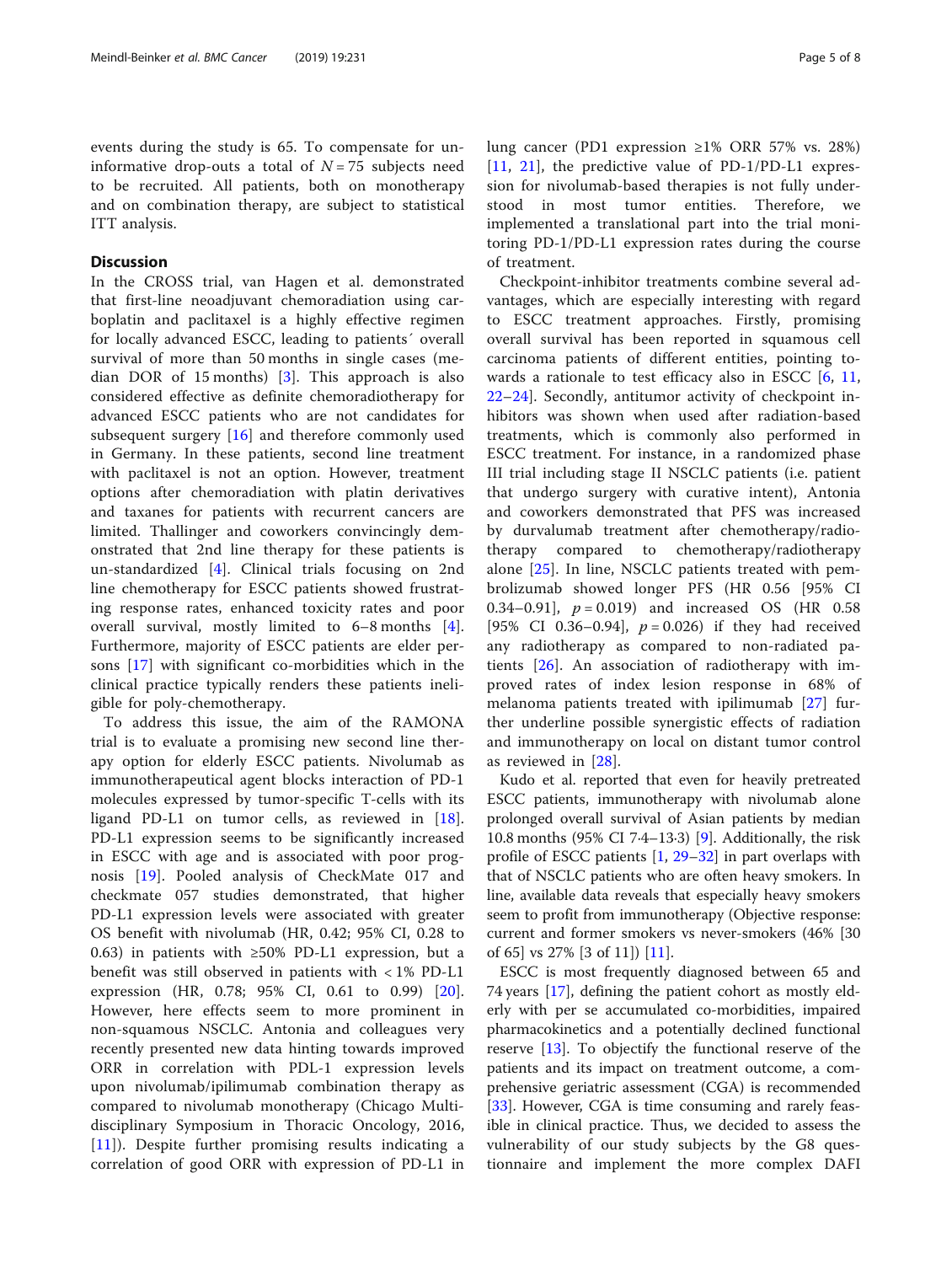<span id="page-5-0"></span>assessment only for patients below G8 cut-off  $(\leq 14)$ points). The DAFI is a condensed, validated CGA with 51 items lasting approximately 30 min of which  $> 80\%$  can be self-reported by the patient [\[34](#page-7-0)]. Based on Cohen et al., we estimated that  $\sim$  40% of the patients will belong to a pre-frail group with DAFI indices between 0.2 and 0.35. These patients can enter the RAMONA study upon investigator's decision as immune-oncological treatments are known to be well-tolerated [[11\]](#page-6-0). Even for combined nivolumab/ipilimumab therapy, grade  $\geq$  3 toxicities are reported to occur in only 33% in NSCLC [[11\]](#page-6-0). As the CheckMate Trial 214 revealed grade 3 and 4 toxicities in up to 46% of the patients with advanced renal cell carcinoma treated with nivolumab and ipilimumab [\[35](#page-7-0)], we consider the RAMONA dosage treatment scheme with longer intervals of ipilimumab administration to provide better tolerability (CheckMate 214 ipilimumab Q3W as compared to Q6W in our study).

However, to ensure that patients are eligible for nivolumab/ipilimumab combination therapy in the RAMONA trial, a safety assessment is performed after a 3 week run-in phase of nivolumab alone. Only those patients with toxicities grade  $\leq 2$  will be escalated.

Taken together, we used the findings discussed above to formulate the rationale of the RAMONA study and to transfer current knowledge on immunotherapy to the fragile cohort of elderly Caucasian ESCC patients. Overall survival was selected as primary endpoint. In line, impressive long term responses of immunotherapy (at least with pembrolizumab) of up to 50 months (median time to initial response of 4 months (range, 2 to 8 months); median DOR of 15 months (range, 6 to  $\geq 26$  months) are reported, even after end of treatment [[10\]](#page-6-0). Treatment adherence is often negatively impacted by quality of life (QoL) deterioration in cancer patients. Therefore, adequate preservation of QoL is an important clinical goal in in elderly patients with recurrent ESCC. Thus, 'Time to QoL Deterioration' was included as a key secondary endpoint in this trial.

#### Conclusion

In conclusion, RAMONA is the first trial to evaluate checkpoint inhibitor based immunotherapy as a novel treatment opportunity in elderly ESCC patients. Based on a recruitment period of 12 months, first results are expected end of 2019.

#### Trial status

RAMONA is an ongoing study. Recruitment commenced in April 2018 and the study is at the moment recruiting patients. For a status update please refer to [https://clinicaltrials.gov/ct2/show/NCT03416244.](https://clinicaltrials.gov/ct2/show/NCT03416244)

#### Additional file

[Additional file 1:](https://doi.org/10.1186/s12885-019-5446-2) Table S1. RAMONA. Title of data: RAMONA synopsis. Description of data: synopsis of the RAMONA trial. (DOCX 37 kb)

#### Abbreviations

AEs/SAEs: Adverse events, serious adverse events; CGA: Comprehensive geriatric assessments; CI : Confidence interval; CTC : Common toxicity criteria; CTLA-4: Cytotoxic T-lymphocyte-associated Protein 4; DAFI: Deficit accumulation frailty index; DOR : Duration of Response; ECOG: Eastern Cooperative Oncology Group; ESCC : Esophageal squamous cell cancer; HR: Hazard ratio; ORR: Objective response rate; OS: Overall survival; PD-1, PD-L1: Programmed cell death protein 1, Programmed death-ligand 1; PFS: Progression-free survival; QLQ-C30: Quality of life questionnaire C30; QLQ-ELD14 : Quality of life questionnaire ELD14; QoL: Quality of life; RECIST : Response Evaluation Criteria In Solid Tumors

#### Acknowledgements

None.

#### Funding

This investigator-initiated trial is sponsored by AIO-Studien gGmbH (Berlin, Germany) with funding from BMS. BMS had no role in the study design, and has no role in data collection, management, data analysis and interpretation, or decision to submit results for presentation or publication. Research in the Lab of ME is supported by grants from the State of Baden-Württemberg for "Center of Geriatric Biology and Oncology (ZOBEL) - Perspektivförderung" and "Biology of Frailty - Sonderlinie Medizin". JB is supported by the Translational Physician Scientist (TraPS) Program of the Medical Faculty Mannheim and the State of Baden-Württemberg. We acknowledge financial support by Deutsche Forschungsgemeinschaft within the funding programme Open Access Publishing, by the Baden-Württemberg Ministry of Science, Research and Arts and by Ruprecht-Karls-Universität Heidelberg.

#### Availability of data and materials

This study protocol has been prospectively registered on ClinicalTrials.gov registry no. NCT03416244. Data sharing is not applicable to this article as this is the report of a study protocol.

#### Authors' contributions

NH and MPE designed the study. MPE is principal investigator of the RAMONA trial, NH is substitute principle investigator. JB, SB, TZ and NS are members of the study team and made substantial contributions to conception and design. NMB, EB and TG organize the translational research branch of the trial. MM is representative of the AIO Studien gGmbH (Kuno-Fischer-Str. 8, 14,057 Berlin, Germany, [info@aio-studien-ggmbh.de\)](mailto:info@aio-studien-ggmbh.de) and substantially contributed to conception and design. The non-profit AIO-Studien gGmbH is sponsor of the study and responsible for study management, logistics and monitoring and counseled in study design. NMB and NH drafted the manuscript. All authors read and approved the final manuscript.

#### Ethics approval and consent to participate

The study was approved by the lead ethics committee of the study, Ethics Committee II at Medical Faculty Mannheim, Heidelberg University, Mannheim, Germany [2017-004F-MA] providing approval for all 34 study sites. The approval was permitted in agreement with local ethics commissions of the participating study sites. Written informed consent for participation is obtained from all participants.

#### Consent for publication

Not applicable.

#### Competing interests

This investigator-initiated trial is sponsored by the non-profit AIO-Studien gGmbH and received funding from Bristol-Myers Squibb (BMS) GmbH & Co. KGaA, NY, USA under study contract.

BMS had no role in the study design, and has no role in data collection, management, data analysis and interpretation, or decision to submit results for presentation or publication.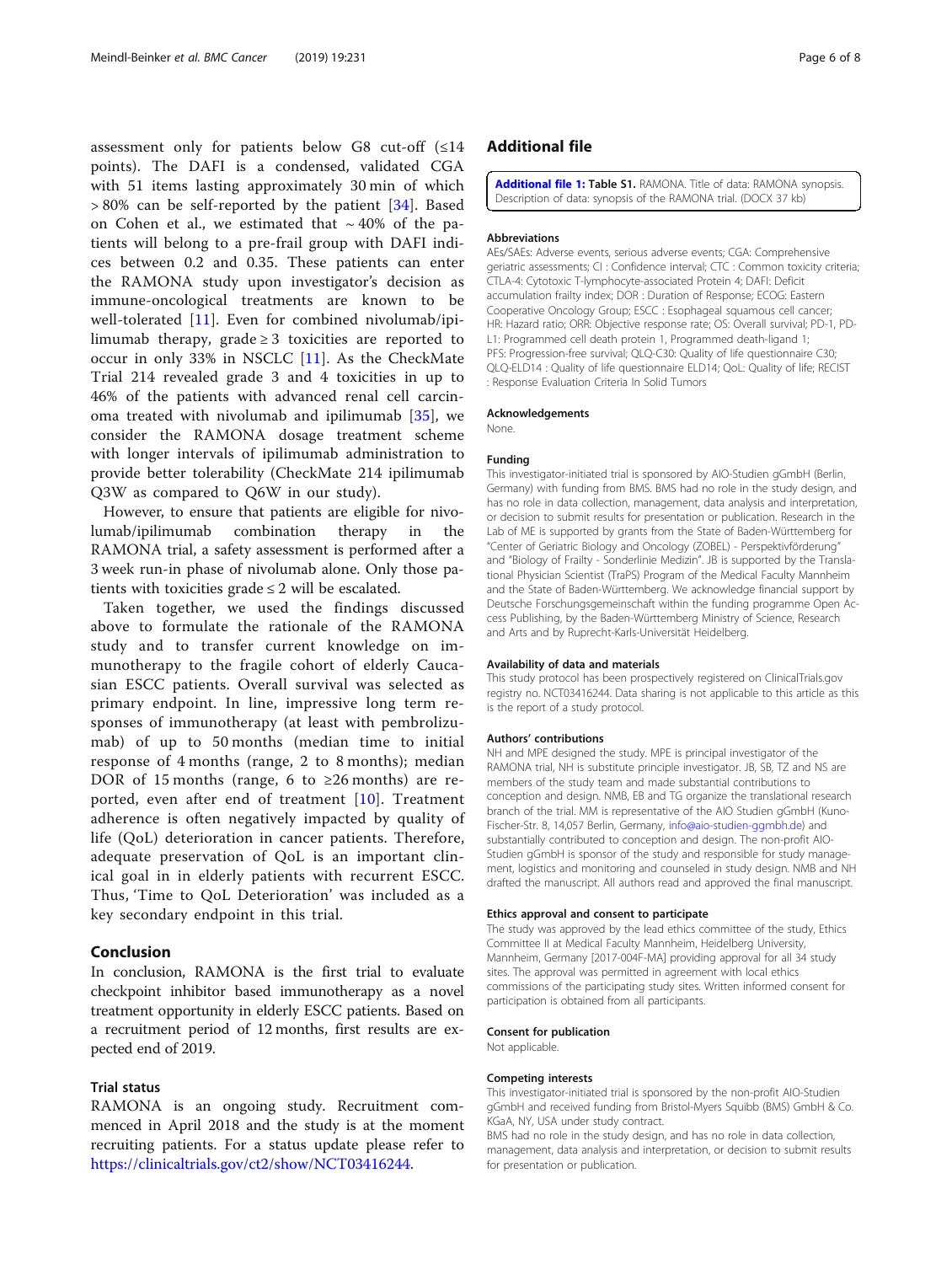<span id="page-6-0"></span>NH participated at advisory boards organized by the BMS (presentation incl.), MPE served on advisory board meetings of BMS. The authors report no further conflicts of interest.

#### Publisher's Note

Springer Nature remains neutral with regard to jurisdictional claims in published maps and institutional affiliations.

#### Author details

<sup>1</sup>Department of Medicine II, University Hospital Mannheim, Medical Faculty Mannheim, Heidelberg University, Theodor-Kutzer-Ufer 1-3, 68167 Mannheim, Germany. <sup>2</sup>AIO-Studien gGmbH, Berlin, Germany.

# Received: 18 October 2018 Accepted: 7 March 2019

#### References

- 1. Abnet CC, Arnold M, Wei WQ. Epidemiology of esophageal squamous cell carcinoma. Gastroenterology. 2018;154(2):360–73.
- 2. Okada E, Ukawa S, Nakamura K, Hirata M, Nagai A, Matsuda K, Ninomiya T, Kiyohara Y, Muto K, Kamatani Y, et al. Demographic and lifestyle factors and survival among patients with esophageal and gastric cancer: the biobank Japan project. J Epidemiol. 2017;27(3S):S29–35.
- van Hagen P, Hulshof MC, van Lanschot JJ, Steyerberg EW, van Berge Henegouwen MI, Wijnhoven BP, Richel DJ, Nieuwenhuijzen GA, Hospers GA, Bonenkamp JJ, et al. Preoperative chemoradiotherapy for esophageal or junctional cancer. N Engl J Med. 2012;366(22):2074–84.
- 4. Thallinger CM, Raderer M, Hejna M. Esophageal cancer: a critical evaluation of systemic second-line therapy. J Clin Oncol. 2011;29(35):4709–14.
- 5. Takashi Kojima KM, Francois E, Hsu C-H, Moriwaki T, Kim S-B, Lee S-H, Bennouna J, Kato K, Lin S, Qin S-Q, Ferreira P, Doi T, Adenis A, Enzinger PC, Shah MA, Wang R, Bhagia P, Peter Kang S, Metges J-P. Pembrolizumab versus chemotherapy as second-line therapy for advanced esophageal cancer: phase III KEYNOTE-181 study. J Clin Oncol. 2019;37(suppl 4):abstr 2.
- 6. Ferris RL, Blumenschein G, Jr., Fayette J, Guigay J, Colevas AD, Licitra L, Harrington K, Kasper S, Vokes EE, Even C et al: Nivolumab for recurrent squamous-cell carcinoma of the head and neck. N Engl J Med 2016, 375(19):1856–1867.
- 7. Brahmer J, Reckamp KL, Baas P, Crino L, Eberhardt WE, Poddubskaya E, Antonia S, Pluzanski A, Vokes EE, Holgado E, et al. Nivolumab versus docetaxel in advanced squamous-cell non-small-cell lung Cancer. N Engl J Med. 2015;373(2):123–35.
- 8. Seiwert TY, Burtness B, Mehra R, Weiss J, Berger R, Eder JP, Heath K, McClanahan T, Lunceford J, Gause C, et al. Safety and clinical activity of pembrolizumab for treatment of recurrent or metastatic squamous cell carcinoma of the head and neck (KEYNOTE-012): an open-label, multicentre, phase 1b trial. Lancet Oncol. 2016;17(7):956–65.
- Kudo T, Hamamoto Y, Kato K, Ura T, Kojima T, Tsushima T, Hironaka S, Hara H, Satoh T, Iwasa S, et al. Nivolumab treatment for oesophageal squamouscell carcinoma: an open-label, multicentre, phase 2 trial. Lancet Oncol. 2017; 18(5):631–9.
- 10. Doi T, Piha-Paul SA, Jalal SI, Saraf S, Lunceford J, Koshiji M, Bennouna J. Safety and antitumor activity of the anti-programmed Death-1 antibody Pembrolizumab in patients with advanced esophageal carcinoma. J Clin Oncol. 2018;36(1):61–7.
- 11. Hellmann MD, Rizvi NA, Goldman JW, Gettinger SN, Borghaei H, Brahmer JR, Ready NE, Gerber DE, Chow LQ, Juergens RA, et al. Nivolumab plus ipilimumab as first-line treatment for advanced non-small-cell lung cancer (CheckMate 012): results of an open-label, phase 1, multicohort study. Lancet Oncol. 2017;18(1):31–41.
- 12. Antonia SJ, Lopez-Martin JA, Bendell J, Ott PA, Taylor M, Eder JP, Jager D, Pietanza MC, Le DT, de Braud F, et al. Nivolumab alone and nivolumab plus ipilimumab in recurrent small-cell lung cancer (CheckMate 032): a multicentre, open-label, phase 1/2 trial. Lancet Oncol. 2016;17(7):883–95.
- 13. Balducci L, Extermann M. Management of cancer in the older person: a practical approach. Oncologist. 2000;5(3):224–37.
- 14. Kahler KC, Hassel JC, Heinzerling L, Loquai C, Mossner R, Ugurel S, Zimmer L, Gutzmer R. Cutaneous side effects Committee of the Work Group Dermatological O: management of side effects of immune checkpoint blockade by anti-CTLA-4 and anti-PD-1 antibodies in metastatic melanoma. J Dtsch Dermatol Ges. 2016;14(7):662–81.
- 15. Kahler KC, Hauschild A. Treatment and side effect management of CTLA-4 antibody therapy in metastatic melanoma. J Dtsch Dermatol Ges. 2011;9(4):277–86.
- 16. Noronha V, Prabhash K, Joshi A, Patil VM, Talole S, Nakti D, Sahu A, Shah S, Ghosh-Laskar S, Patil PS, et al. Clinical outcome in definitive concurrent Chemoradiation with weekly paclitaxel and carboplatin for locally advanced esophageal and junctional Cancer. Oncol Res. 2016;23(4):183–95.
- 17. Surveillance, Epidemiology, and End Results (SEER) Program Populations (1975–2015), National Cancer Institute, DCCPS, Surveillance Research Program, Cancer Statistics Branch. Available: [https://seer.cancer.gov/](https://seer.cancer.gov/statfacts/html/esoph.html) [statfacts/html/esoph.html.](https://seer.cancer.gov/statfacts/html/esoph.html) Accessed 2018 August.
- 18. Drake CG, Lipson EJ, Brahmer JR. Breathing new life into immunotherapy: review of melanoma, lung and kidney cancer. Nat Rev Clin Oncol. 2014; 11(1):24–37.
- 19. Chen MF, Chen PT, Chen WC, Lu MS, Lin PY, Lee KD. The role of PD-L1 in the radiation response and prognosis for esophageal squamous cell carcinoma related to IL-6 and T-cell immunosuppression. Oncotarget. 2016;7(7):7913–24.
- 20. Horn L, Spigel DR, Vokes EE, Holgado E, Ready N, Steins M, Poddubskaya E, Borghaei H, Felip E, Paz-Ares L, et al. Nivolumab versus docetaxel in previously treated patients with advanced non-small-cell lung Cancer: twoyear outcomes from two randomized, open-label, phase III trials (CheckMate 017 and CheckMate 057). J Clin Oncol. 2017;35(35):3924–33.
- 21. Passiglia F, Bronte G, Bazan V, Natoli C, Rizzo S, Galvano A, Listi A, Cicero G, Rolfo C, Santini D, et al. PD-L1 expression as predictive biomarker in patients with NSCLC: a pooled analysis. Oncotarget. 2016;7(15):19738–47.
- 22. Chow LQM, Haddad R, Gupta S, Mahipal A, Mehra R, Tahara M, Berger R, Eder JP, Burtness B, Lee SH, et al. Antitumor activity of Pembrolizumab in biomarker-unselected patients with recurrent and/or metastatic head and neck squamous cell carcinoma: results from the phase Ib KEYNOTE-012 expansion cohort. J Clin Oncol. 2016;34(32):3838–45.
- 23. Morris VK, Salem ME, Nimeiri H, Igbal S, Singh P, Ciombor K, Polite B, Deming D, Chan E, Wade JL, et al. Nivolumab for previously treated unresectable metastatic anal cancer (NCI9673): a multicentre, single-arm, phase 2 study. Lancet Oncol. 2017;18(4):446–53.
- 24. Kang YK, Boku N, Satoh T, Ryu MH, Chao Y, Kato K, Chung HC, Chen JS, Muro K, Kang WK, et al. Nivolumab in patients with advanced gastric or gastro-oesophageal junction cancer refractory to, or intolerant of, at least two previous chemotherapy regimens (ONO-4538-12, ATTRACTION-2): a randomised, double-blind, placebo-controlled, phase 3 trial. Lancet. 2017; 390(10111):2461–71.
- 25. Antonia SJ, Villegas A, Daniel D, Vicente D, Murakami S, Hui R, Yokoi T, Chiappori A, Lee KH, de Wit M, et al. Durvalumab after Chemoradiotherapy in stage III non-small-cell lung Cancer. N Engl J Med. 2017;377(20):1919–29.
- 26. Shaverdian N, Lisberg AE, Bornazyan K, Veruttipong D, Goldman JW, Formenti SC, Garon EB, Lee P. Previous radiotherapy and the clinical activity and toxicity of pembrolizumab in the treatment of non-small-cell lung cancer: a secondary analysis of the KEYNOTE-001 phase 1 trial. Lancet Oncol. 2017;18(7):895–903.
- 27. Chandra RA, Wilhite TJ, Balboni TA, Alexander BM, Spektor A, Ott PA, Ng AK, Hodi FS, Schoenfeld JD. A systematic evaluation of abscopal responses following radiotherapy in patients with metastatic melanoma treated with ipilimumab. Oncoimmunology. 2015;4(11):e1046028.
- 28. Sharabi AB, Lim M, DeWeese TL, Drake CG. Radiation and checkpoint blockade immunotherapy: radiosensitisation and potential mechanisms of synergy. Lancet Oncol. 2015;16(13):e498–509.
- 29. Ishiguro S, Sasazuki S, Inoue M, Kurahashi N, Iwasaki M, Tsugane S, Group JS. Effect of alcohol consumption, cigarette smoking and flushing response on esophageal cancer risk: a population-based cohort study (JPHC study). Cancer Lett. 2009;275(2):240–6.
- 30. Sakata K, Hoshiyama Y, Morioka S, Hashimoto T, Takeshita T, Tamakoshi A, Group JS. Smoking, alcohol drinking and esophageal cancer: findings from the JACC study. J Epidemiol. 2005;15(Suppl 2):S212–9.
- 31. Secretan B, Straif K, Baan R, Grosse Y, El Ghissassi F, Bouvard V, Benbrahim-Tallaa L, Guha N, Freeman C, Galichet L, et al. A review of human carcinogens--part E: tobacco, areca nut, alcohol, coal smoke, and salted fish. Lancet Oncol. 2009;10(11):1033–4.
- 32. Steevens J, Schouten LJ, Goldbohm RA, van den Brandt PA. Alcohol consumption, cigarette smoking and risk of subtypes of oesophageal and gastric cancer: a prospective cohort study. Gut. 2010;59(1):39–48.
- 33. Dale JE, Sebjornsen S, Leh S, Rosler C, Aaserud S, Moller B, Fluge O, Erichsen C, Nadipour S, Korner H, et al. Multimodal therapy is feasible in elderly anal cancer patients. Acta Oncol. 2017;56(1):81–7.